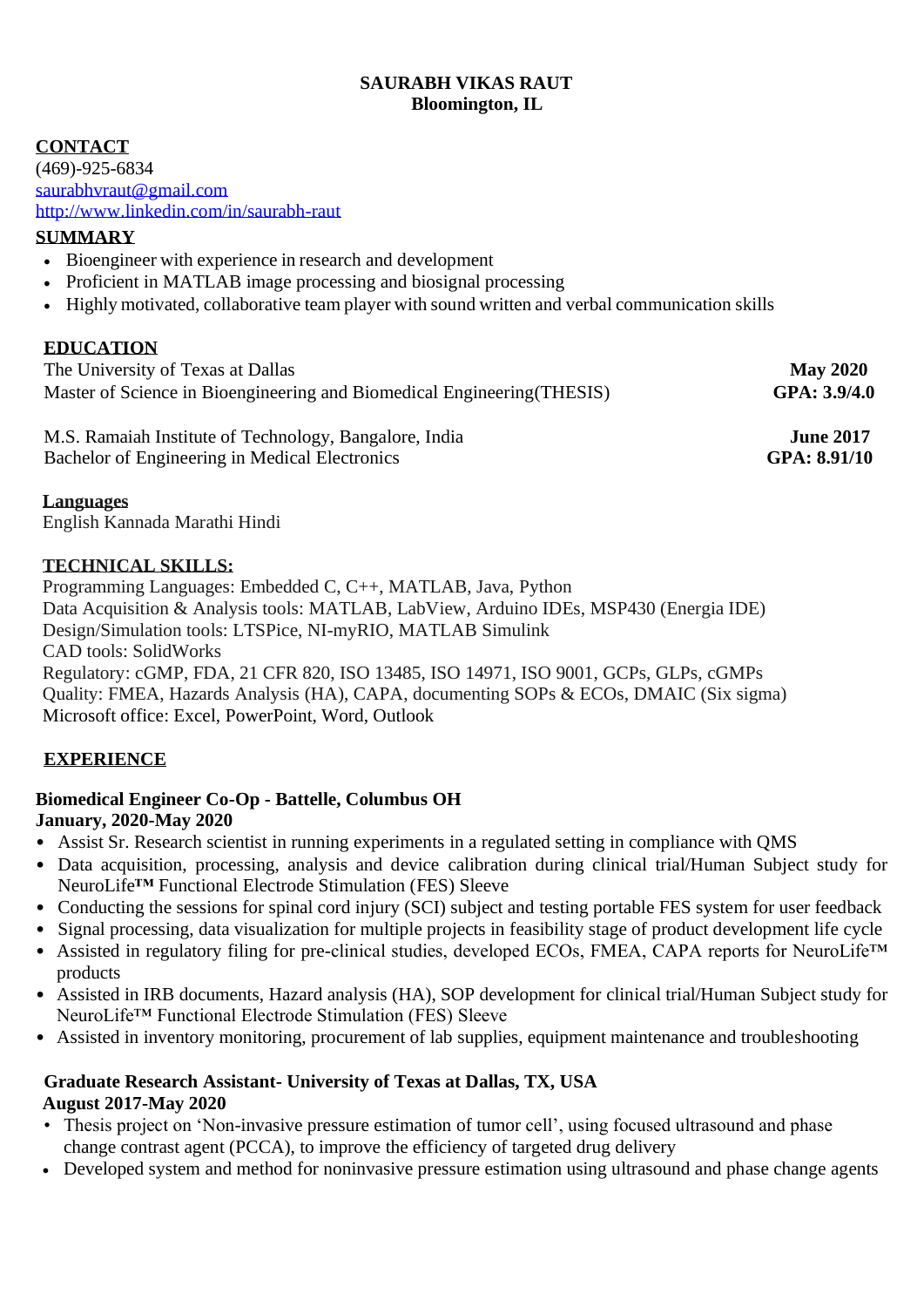• Evaluated impact of physical conditions on activation threshold of PCCA using pulsed ultrasound

# **Graduate Teaching Assistant (3 courses) - University of Texas at Dallas, TX, USA August 2018-December 2019**

- Assisted the faculty for Biomedical Feedback systems, Biomedical Lab components and Introduction to bioengineering- Circuits course with research, course structure, grading of assignments and exams, laboratory providing extensive training for microcontroller programming skills
- Mentored students to setup and implement different PID controllers for artificial pancreas, DC Motor, heating, microcontroller sensing device
- Assisted students in developing strategies and implementing modeling and simulation using MATLAB and LabVIEW

# **Laboratory Manager- University of Texas at Dallas, TX, USA August 2018-January 2019**

- Managed and maintained entire supplies, equipment and information technology inventory of the Biomedical teaching laboratories
- Assisted faculty and Teaching Assistants in setup, ordering supplies and scheduling of classes along with technical support

# **R&D Engineering Internship- Indira Gandhi Centre for Atomic Research, Kalpakkam, Tamil Nadu, India**

# **August 2016-March 2017**

- Assisted Quality Assurance Division for project on early diagnosis of breast cancer using thermal imaging
- Assisted QAD for clinical data acquisition during cancer awareness camp in accordance with the organization's QMS policies
- Accelerated the software tool development, for image processing and analysis, progress by 2 months

# **Biomedical Engineer Internship - M.S. Ramaiah Memorial Hospital, Bangalore, Karnataka, India June 2016 – July 2016**

- Assisted Biomedical Engineer and technician, monitored periodically the efficient working of equipment, and documenting records of the inventory for the same in multiple departments- Non-invasive Testing Lab, Critical Care unit, Rehabilitation center, Biomedical Department
- Improved response time by 50% and troubleshoot time by 20%

# **PROJECTS**

# **Portable FES system for Upper Limb Reanimation (Jan 2020- May 2020)**

- Piloted an easily operated, wheelchair mounted FES system that provided hand function reanimation to tetraplegic subjects for performing functional grasps associated with activities of daily living at home
- Technical set-up and device calibration, along with conducting sessions for system optimization and user experience improvement
- Analyzed FES data and generated 2D & 3D visualizations of stimulation patterns for optimizing system towards automated calibration

## **Non-invasive pressure estimation of tumor using Ultrasound imaging and phase change contrast agent (PCCA) (2017-2020):**

- Developed system and method for invitro pressure estimation using US and PCCA in accordance to GLP
- Analyzed and formulated interdependence of pressure, temperature, and frequency of transducer on vaporization threshold of PCCA
- Simulated PCCA behavior to estimate the dependence of various parameters on pressure threshold upon application of acoustic energy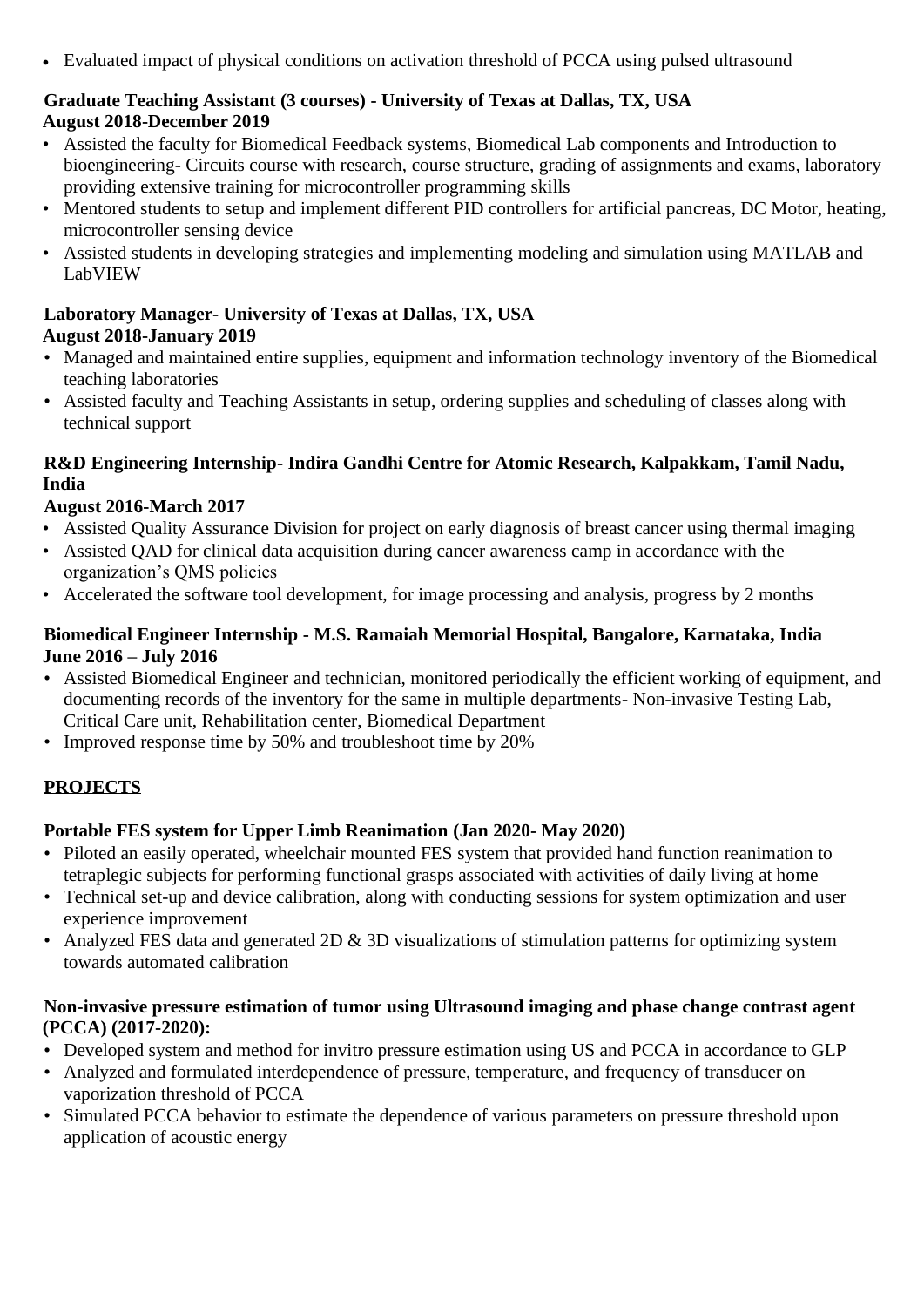#### **SBIR grant proposal- Glaucoma Management Contact Lens Aug 2018 – Dec 2018**

- Implemented novel electro-mechanical feedback-based system for intraocular sensing and drug delivery through contact lens for alleviating glaucoma
- Developed a model and simulated real-time results (MATLAB and LabVIEW) based on the device design and specifications
- Proposed a mock grant including research strategy

#### **Global Regulatory Strategy for introduction of novel Naso-gastric tube (Blowfish™ NGT, Baylor Scott & White)- 2018:**

- Developed global regulatory strategy to introduce a patented product into the global market •Identified and implemented a regulatory pathway for FDA, Health Canada, European Union, ANVISA (Brazil), PMDA (Japan)
- Analyzed the current market trend and formulated an efficient plan for approval of the device in the global market
- Analyzed and interpreted requirements from diverse regulatory environments throughout the product development life-cycle according to standards such as ISO 13485 Medical Devices – Quality Management System, ISO 9001 – Quality Management Systems, and ISO 14971 Medical Devices – Risk Management

# **Novel standard care approach for Anaplastic Thyroid Cancer**

- **Jan 2018 – Apr 2018**
- Developed a feedback based targeted drug delivery treatment regimen for anaplastic thyroid cancer
- Implemented biomaterial structures (iodoliposomes) for chemotherapeutic agent loading and controlled release to reduce toxic effects and efficient shrinking of the tumor
- Improved targeted delivery by rationalizing the use of focused ultrasound and monitoring the progress of tumor dynamics using X-ray fluorescence for safe surgical resection of the tumor

# **Product Teardown- MicroLife:PF 100 Asthma Monitor**

# **Jan 2018 – Apr 2018**

- Evaluated competitive benchmarking of the product and performed delineated component breakdown
- Estimated working and principle of the device using a functional model
- Acquired and analyzed data for asthma and healthy subjects for sensitivity and performance tests
- Developed the extrapolation model using a nanoscale approach for the same product functioning
- Rationalized the use nano-vent skin replacing the turbine to improve sensor gain, signal capture and achieve self-sustained system eliminating the need for a battery

# **Study and development of Computer Aided Diagnostic tool for breast thermogram- 2017:**

- Developed a MATLAB based GUI software for visualization, and image processing
- Implemented deep learning for high efficiency classification of cancerous and non-cancerous breast thermal images
- Improved classification sensitivity, accuracy, and runtime performance

# **Classification of sex based on speech differentiation in healthy human beings based on voiced and unvoiced components**

# **Aug 2016 – Jan 2017**

Comparing the statistical parameters between male and female speech signals using MATLAB for acquisition and processing.

## **Acquisition of Pulse Rate- 2016: Designed and implemented Photoplethysmography sensor; interfaced using NI-myRIO and LabVIEW software to monitor the pulse rate.**

- Designed Photoplethysmography sensor
- Implemented real-time pulse wave and heart rate display for monitoring purpose